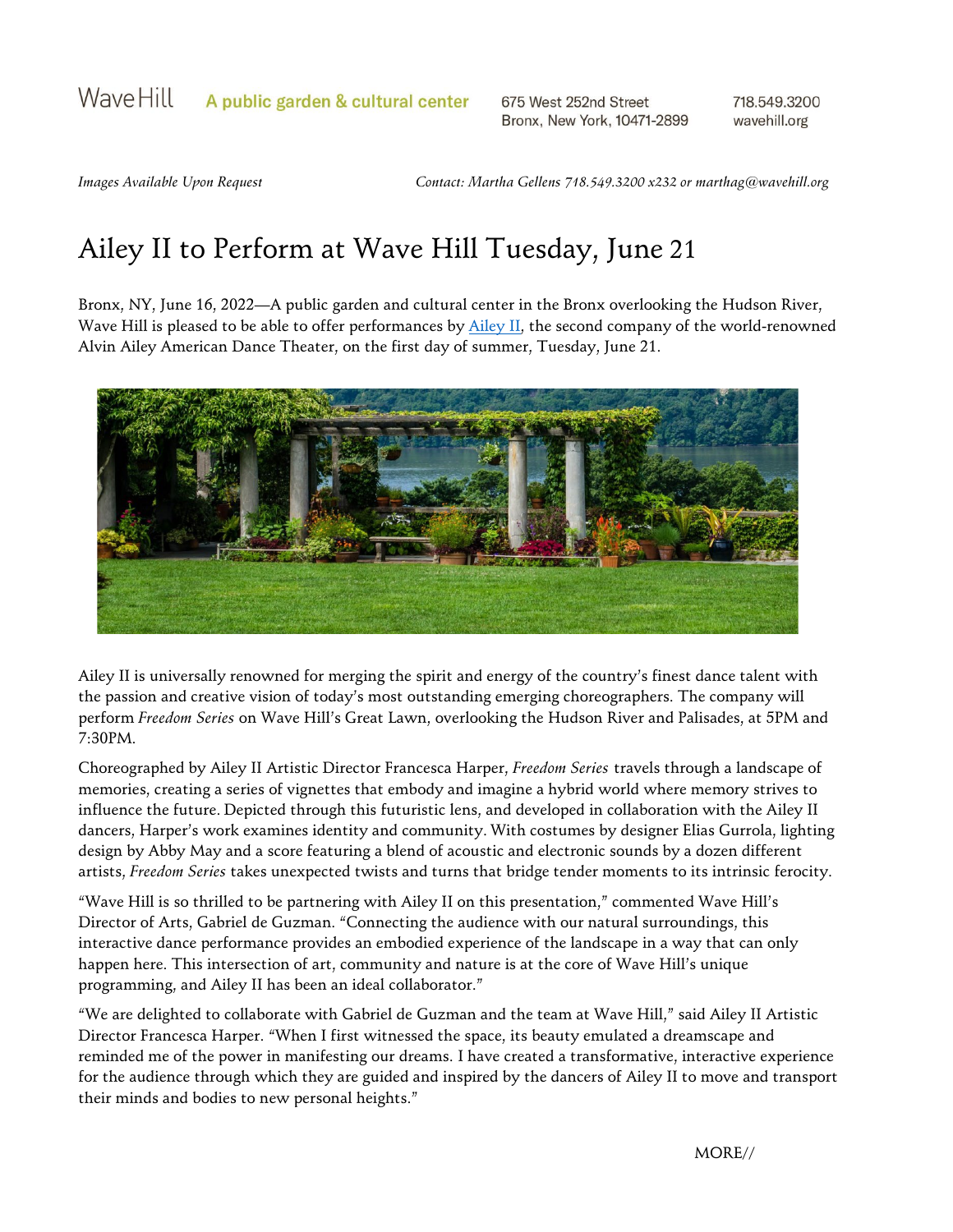Francesca Harper, choreographer and Artistic Director of Ailey II, began her professional dance career with Dance Theater of Harlem. She was a member of William Forsythe's Ballett Frankfurt from 1991-1999, where she became a principal dancer in 1994. She has performed on Broadway in productions that include *Fosse*, *All Shook Up*, *The Color Purple*, *Sweet Charity* and *Sophisticated Ladies*, and was nominated for Best Actress in a Musical by Broadway.com for her role as Billie Holiday in *Lady Day* at Emerson's Bar and Grill. In 2014, she debuted her critically acclaimed one-woman show, *The Look of Feeling*, as a writer, actor, dancer and vocalist. Ms. Harper has choreographed works for companies, including Alvin Ailey American Dance Theater, Ailey II, Dance Theater of Harlem, Hubbard Street II and Tanz Graz, as well as The Francesca Harper Project, which she founded in 2005.



*From left, Ailey II's B. Thomas, H. Richardson, J. Mitchell. Photo by Nir Arieli*

The Ailey II sold-out performances open a summer season of performing arts at Wave Hill, including our long-beloved Sunset Wednesdays series (July 13–August 3) and a Citywide Dance Party (August 6). These five events celebrate the Festival of New York (festivalofny.com). On August 11, Wave Hill presents Isaac Pool's *Horizon Lies*, a site-specific performance in the Aquatic Garden, which will be part of a special evening of programming.

Ailey II gratefully acknowledges the generous support provided by The Glorya Kaufman Dance Foundation.

……………………………………………………………………………………………………………………………….

## About Ailey II

Ailey II—Alvin Ailey American Dance Theater's second company—is universally renowned for merging the spirit and energy of the country's best early-career dance talent with the passion and creative vision of today's most outstanding emerging choreographers. Founded in 1974 as a bridge between The Ailey School and the professional dance world, Ailey II embodies Alvin Ailey's pioneering mission to establish an extended cultural community that provides dance performances, training, and community programs for all people. Ailey II flourished into one of the most popular dance companies in the country under the leadership of Sylvia Waters from 1974-2012, combining a rigorous touring schedule with extensive community outreach